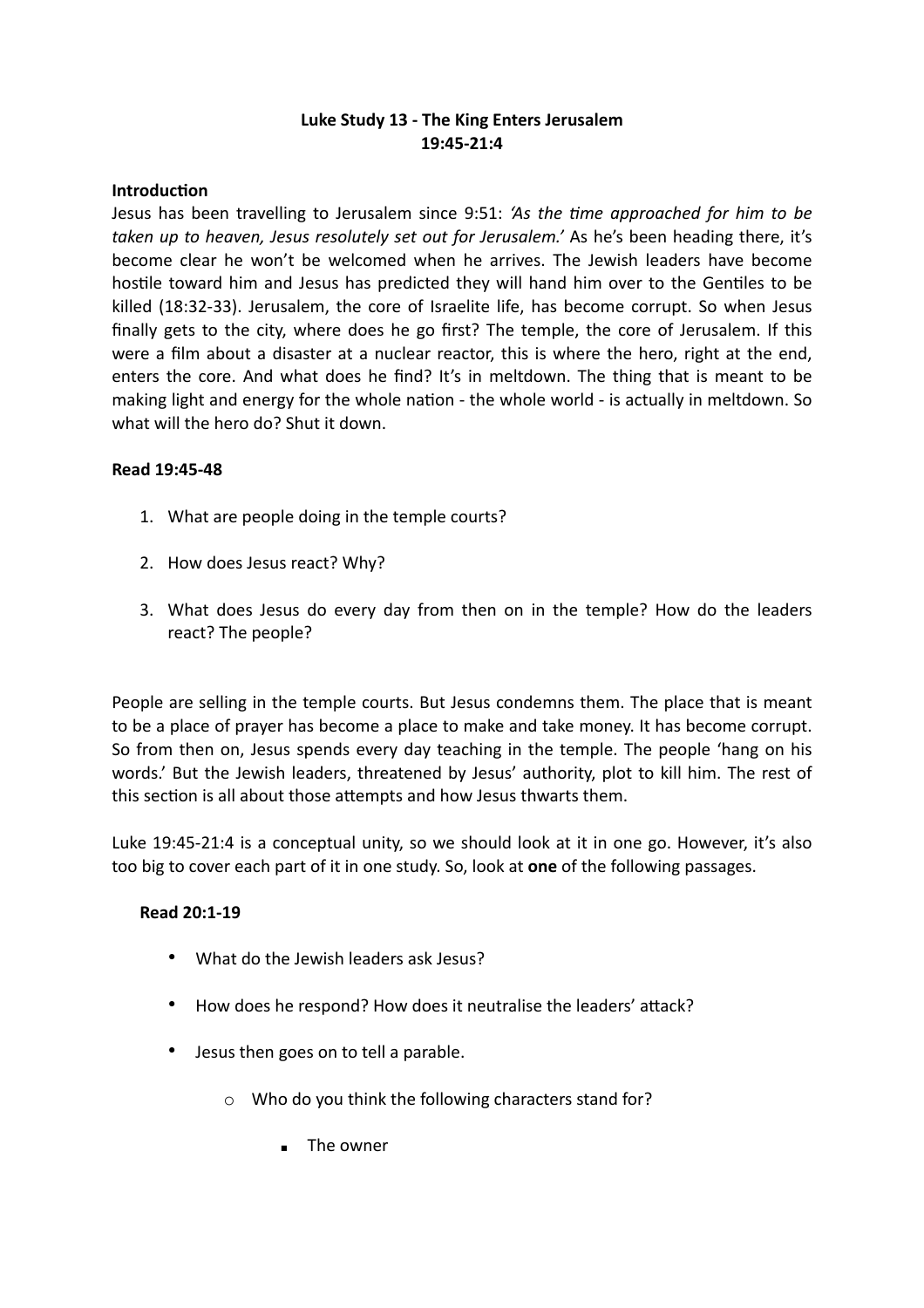- The tenants
- The servants
- The son
- o How does the parable end?
- o What do you think its overall point is?

As Jesus is teaching in the temple, the Jewish leaders ask him directly: by what authority is he doing this? Jesus evades the question by asking them a question: by whose authority did John the Baptist carry out his ministry? The leaders say they don't know. So, since the leaders won't answer his question about authority, Jesus refuses to answer their question about authority. He goes on to tell a parable against them. Like the servants in the parable, Israel's leaders have highjacked the nation they're meant to serve and rebelled against its master. They will even kill the master's son, Jesus. By what authority does Jesus teach in the temple? God's authority! He is his son! And yet they will kill him in an attempt to keep the people for themselves. Jesus' message is clear: they won't get away with this, but will be punished.

What lessons are there here for us about the dangers of human religious authority when it becomes separated from God's authority?

# **Read 20:20-26**

- Who asks Jesus the question? Why?
- What question do they ask him?
- Why might this be tricky for Jesus to answer? What might be the consequences of him answering either 'Yes' or 'No'?
- How does Jesus answer the question? How does it neutralise the leaders' attack?
- What do you think it means for the way we treat secular government?

Having confronted Jesus directly (20:1-8), the Jewish leaders now send spies to catch him covertly. They do it by asking him a question about Roman taxation: should Jewish people pay it or not? It's a tricky question for Jesus to answer. If he says, 'Yes, we should pay,' he will look like a traitor and lose the support of the people (the one thing keeping the leaders from killing him: 20:19). But if he says, 'No, we shouldn't pay,' then he will get into trouble with the Romans, who will do the leaders' dirty work for them. So what does Jesus do? In a stroke of genius, Jesus takes a Roman coin and asks the spies who it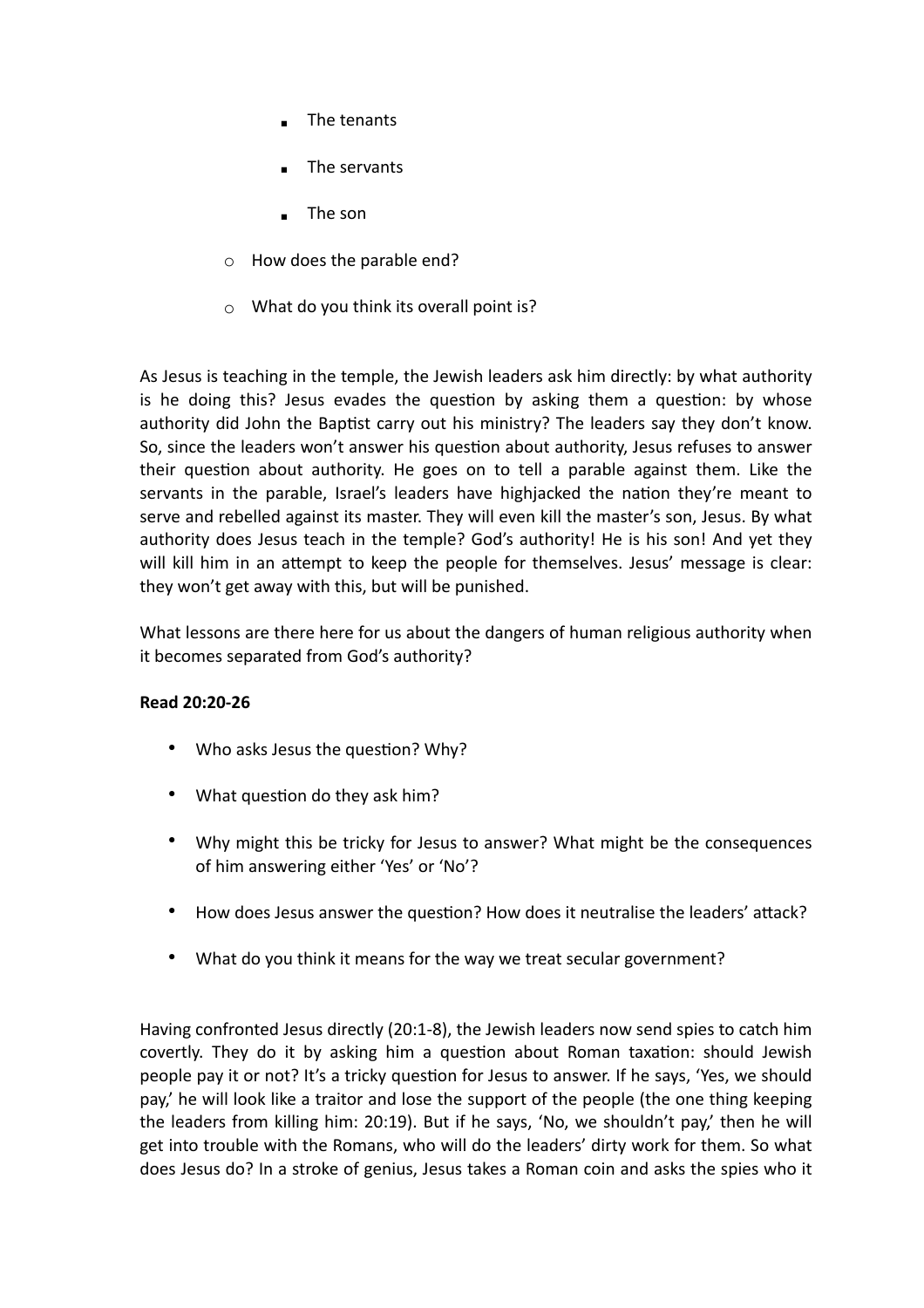belongs to. 'Caesar,' they say. 'So,' Jesus replies, 'Give to Caesar what is Caesar's and to God what is God's.' That is, the leaders think obedience to God or government is an 'either/or.' But Jesus says it is a 'both/and.' We can, and should, serve both God and the government he has put in place to govern us.

What lessons are there here for us about our responsibilities in all parts of life not just the 'religious' parts?

#### **Read 20:27-40**

- The Sadducees put a conundrum to Jesus. What is it?
- Why do you think they are asking it?
- Jesus answers in two stages. What does he say in both?
	- $O$  20:34-36
	- $O$  20:37-38
- What is the result of this last encounter? (20:39-40)

Another group of Jewish leaders - this time, the Sadducees - put another question to Jesus: if a woman has multiple husbands in this life, whose wife will she be in the next life? And doesn't this pose a problem, as you're only meant to be married to one person at a time? Of course, it's not a real question: the Sadducees don't believe in the resurrection (20:27), so aren't really worried about the answer. Rather, they're trying to undermine the idea of the resurrection by making it look ridiculous. Jesus answers in two ways. Firstly, he doesn't accept the premise of their question. The Sadducees assume there will be marriage in the resurrection age, but there won't (20:34-36). Second - and this is the real issue - the Bible really does teach the resurrection of the dead (20:37-38). What they thought was a clever trap becomes an expose of their theological bankruptcy and hopelessness. After that, no one dares to ask Jesus any more questions.

What's one thing this episode teaches us about marriage, singleness, and the life to come? What are the implications of this for life now?

#### **Read 20:41-44**

- 4. What question does Jesus ask the Jewish leaders?
- 5. What is the issue Jesus is getting at here?